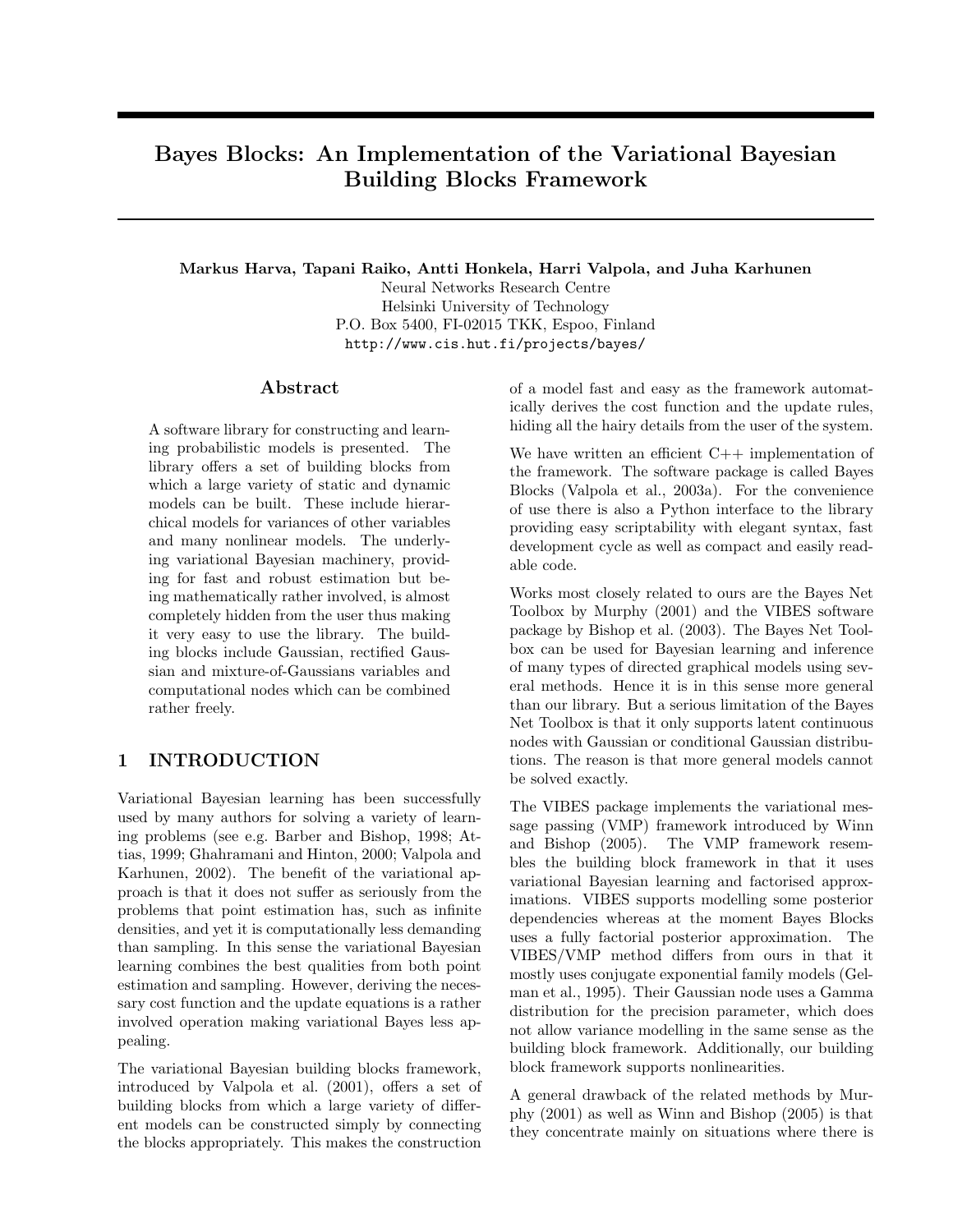a handy conjugate prior (Gelman et al., 1995) for the likelihood available. This makes life easier, but on the other hand our blocks can be combined more freely, allowing one to solve more difficult problems. The price we have to pay for this is that the minimum of the cost function for updating an individual node must sometimes be found iteratively, while it can be solved analytically when conjugate distributions are applied. The cost function can always be evaluated analytically in the building block framework as well. Our method could also be easily extended to handle the standard conjugate models.

We have applied the blocks mainly to different kinds of factor models. In Valpola et al. (2003b) hierarchical nonlinear factor analysis (HNFA) based on blocks was considered. In HNFA, the ability to learn the structure of the model is essential. Hierarchical modelling of variances was introduced by Valpola et al. (2004). There the application was to find variance sources from MEG data. The handling of missing and partially observed values by the use of evidence nodes was dealt with by Raiko (2004). The rectification nonlinearity is considered by Harva and Kabán (2005) who used it to perform non-negative factor analysis. Its application to astronomical data analysis is reported by Nolan et al. (2005).

The exposition of this paper proceeds as follows. In Section 2 a brief review of the most important aspects of the building blocks framework is given. A detailed description appears in a forthcoming paper (Raiko et al., 2005) the best references currently being the M.Sc. theses of two of the authors (Raiko, 2001; Harva, 2004). Some issues related to learning procedures and pruning are also discussed. Section 3 deals with the software library describing the implementation tools and the design philosophy. In Section 4 we report experimental results with a model structure that highlights some of the important points of the framework. Finally we have discussion and conclusions.

# 2 BUILDING BLOCKS FOR VARIATIONAL BAYESIAN LEARNING

In this section we give a brief review of the theoretical machinery underlying the library. The available building blocks are also introduced and combining them is discussed.

### 2.1 VARIATIONAL BAYES

In Bayesian data analysis, the data is usually assumed to have been produced by a generative model. The model typically has lots of uncertain quantities whose

joint probability density function is to be estimated, given the data sample. This posterior density function contains all the relevant information on the unknown variables and parameters, but unfortunately it is often too complicated to handle without resorting to approximations. The simplest approximation is to consider only a single point of the distribution. This corresponds to maximum *a posteriori* or maximum likelihood approach. Unfortunately they suffer badly from overfitting especially when estimating the mean and variance of a parameter simultaneously. A second option is to draw samples from the posterior distribution, but in case of unsupervised problems, the number of unknown variables is so large that the computational complexity is often prohibitive.

Ensemble learning is a type of variational Bayesian learning, which employs the Kullback-Leibler divergence (information) between the approximate  $q(\boldsymbol{\theta})$  and true posterior  $p(\theta|\mathbf{X})$ , defined as

$$
D(q(\boldsymbol{\theta})||p(\boldsymbol{\theta}|\boldsymbol{X})) = \int q(\boldsymbol{\theta}) \log \frac{q(\boldsymbol{\theta})}{p(\boldsymbol{\theta}|\boldsymbol{X})} d\boldsymbol{\theta}.
$$

The actual cost function is

$$
C = D(q(\boldsymbol{\theta})||p(\boldsymbol{\theta}|\boldsymbol{X})) - \log p(\boldsymbol{X})
$$

so that the evaluation of the problematic marginal likelihood term  $p(X)$  is avoided. This cost function measures the misfit between the two distributions. Variational approximation is sensitive to probability mass rather than density and thus avoids the worst problems with overfitting. On the other hand, given a simple enough approximation  $q(\boldsymbol{\theta})$ , it is computationally efficient. Here,  $q(\theta)$  is restricted to be fully factorial. This is one of the requirements for achieving a computational complexity that is linear with respect to the number of elements in the model. The method is also known as the naïve mean field approximation.

#### 2.2 PROPAGATION OF INFORMATION

The building blocks can be divided into variable nodes and computational nodes. We shall refer to the connections to the parents and descendants of the nodes in the Bayesian network as their inputs and outputs, respectively (Cowell, 1999). Since the network is probabilistic, the values propagated between the nodes have associated distributions. When variational Bayesian learning together with a factorial posterior approximation is used, the cost function can be computed by propagating sufficient statistics instead of full distributions or functions. In the forward direction, the sufficient statistics are certain expectations (expected value, variance, and the expected exponential), and in the backward direction, similar statistics of the likelihood potential are propagated. These values carry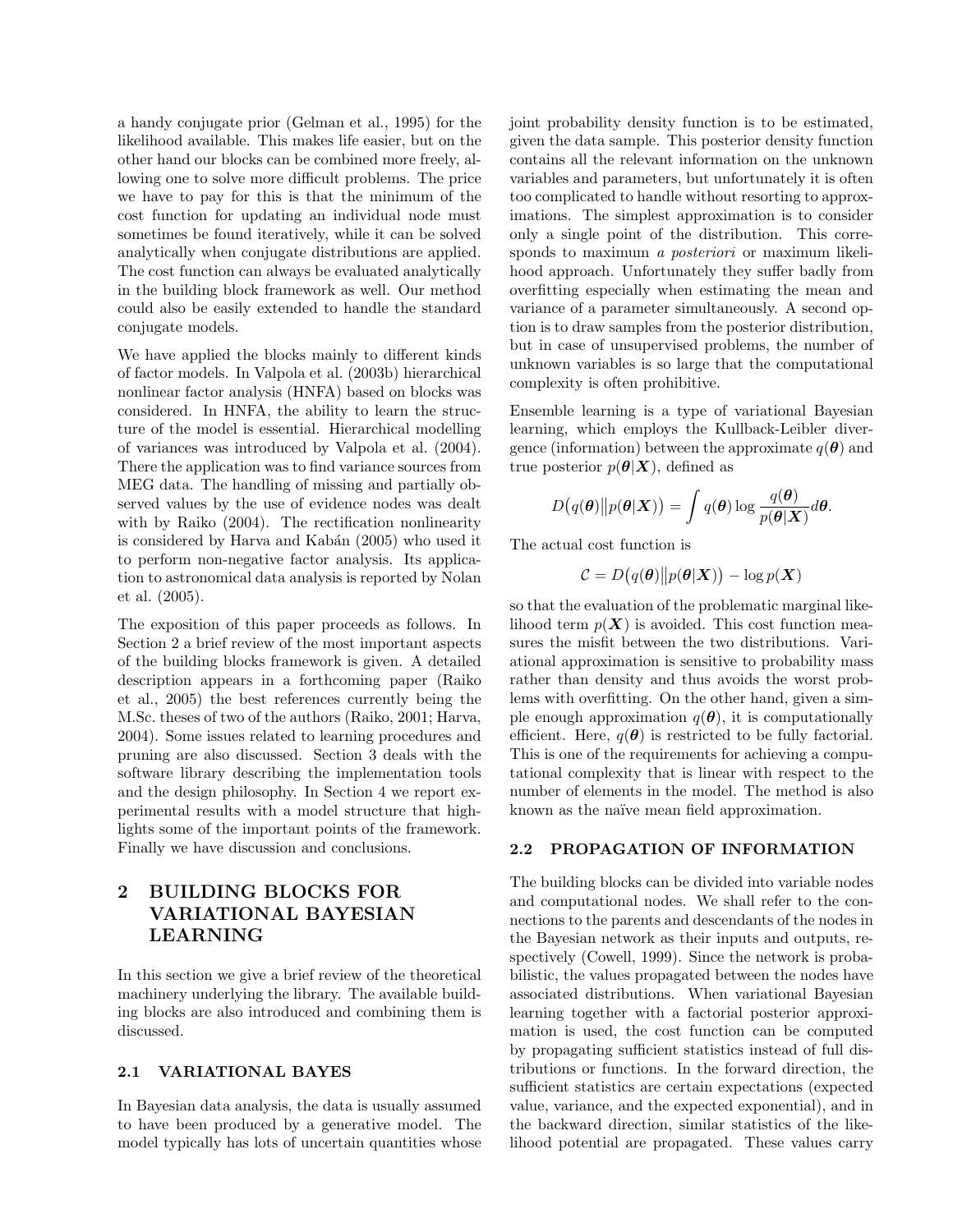all the information to adjust each variable to minimise the cost function (assuming other variables fixed). The minimisation can be done with a single step in some cases and iteratively in others.

#### 2.3 VARIABLE NODES

Each variable node corresponds to a random variable, and it can be either observed or hidden. The most important type of a variable node is the Gaussian node. We also have the mixture-of-Gaussians node and the rectified Gaussian node. For a variable node, its inputs correspond to parameters of the conditional distribution of the variable represented by that node, and its output is the value of the variable.

Gaussian variable  $s$  is conditioned by a mean  $m$  and a variance  $e^{-v}$ 

$$
p(s|m, v) = \mathcal{N}(s|m, e^{-v})
$$
  
= 
$$
\frac{1}{\sqrt{2\pi e^{-v}}}\exp\left\{-\frac{1}{2e^{-v}}(s-m)^2\right\}.
$$

The chosen parametrisation allows for the Gaussian node to be used as an input to both the mean and variance of another Gaussian node, which makes it useful in constructing hierarchical models.

Rectified Gaussian node takes the positive part of a zero-mean Gaussian

$$
p(s|v) = \mathcal{N}^R(s|0, e^{-v}) = 2H(s)\mathcal{N}(s|0, e^{-v}),
$$

where  $H(s)$  is the Heaviside (a.k.a. the unit) step function. The rectified Gaussian node is useful if something known to be non-negative, such as energies, is modelled.

In the mixture-of-Gaussians node, a categorical variable  $k \in \{1, ..., K\}$  selects one of the K Gaussian components  $\{ \mathcal{N}(s|m_i, v_i) \}_{i=1}^K$ 

$$
p(s|\{m_i\}_{i=1}^K, \{v_i\}_{i=1}^K, k) = \mathcal{N}(s|m_k, v_k)
$$

The discrete variable  $k$  has a Dirichlet prior. Mixtureof-Gaussians is used in e.g. independent factor analysis (Attias, 1999) as a source model.

#### 2.4 COMPUTATIONAL NODES

For computational nodes, the output is a fixed deterministic function of the inputs. The computational nodes include the addition node, the multiplication node, a nonlinearity following a Gaussian node, and the delay node.

Addition node gives the sum of its inputs  $\{s_i\}_{i=1}^K$  as the output  $s_o$ 

$$
s_o = \sum_{i=1}^{K} s_i.
$$

Multiplication node produces the product of its inputs

$$
s_o = s_1 s_2.
$$

Together these two nodes can be used to form linear mappings required in almost any interesting model.

The blocks include two different nonlinearities

$$
s_o = f(s) = \exp(-s^2),
$$
  
\n
$$
s_o = f(s) = \max(s, 0).
$$

The nonlinearities break the functional form of how the parent s affects the cost function of its descendants. Therefore it is required that the nonlinearity is directly after a Gaussian variable. Nonlinearities are needed, e.g., for multi-layer perceptron (MLP) and radial basis function (RBF) network like structures.

The delay operation can be used to model dynamics. The node operates on time-dependent signals. It transforms the input  $s(1), s(2), \ldots, s(T)$  into an output  $s_0, s(1), s(2), \ldots, s(T-1)$  where  $s_0$  is a scalar parameter that provides an initial distribution for the dynamical process.

## 2.5 COMBINING THE BLOCKS

Although the blocks can be combined rather freely there are some restrictions. Firstly, the network has to be a directed acyclic graph, like all Bayesian networks (Cowell, 1999). The delay nodes are an exception: the past values of any node can be the parents of any other nodes. Secondly, there should be only one computational path from a latent variable to another variable and different inputs of a node should be independent under the assumed posterior approximation. Thirdly, not all node types can be used as all types of parents of a node. These restrictions are summarised in Table 1. As an example, all nodes can serve as the mean of a Gaussian variable but only another Gaussian and summation can be used as the variance parent. This means that one cannot use a product node as the variance parent of a Gaussian variable, even if there is summation node in between. These restrictions can be evaded by adding intermediate variable nodes.

### 2.6 LEARNING PROCEDURE

The learning procedure aims at minimising the cost function. Many models have local minima in the cost function landscape so choosing a good initialisation can make a big difference. The best initialisation depends on the application and it is therefore left open. The initialisation can most conveniently be done using the so called evidence node which provides gradually fading virtual likelihood for its parent.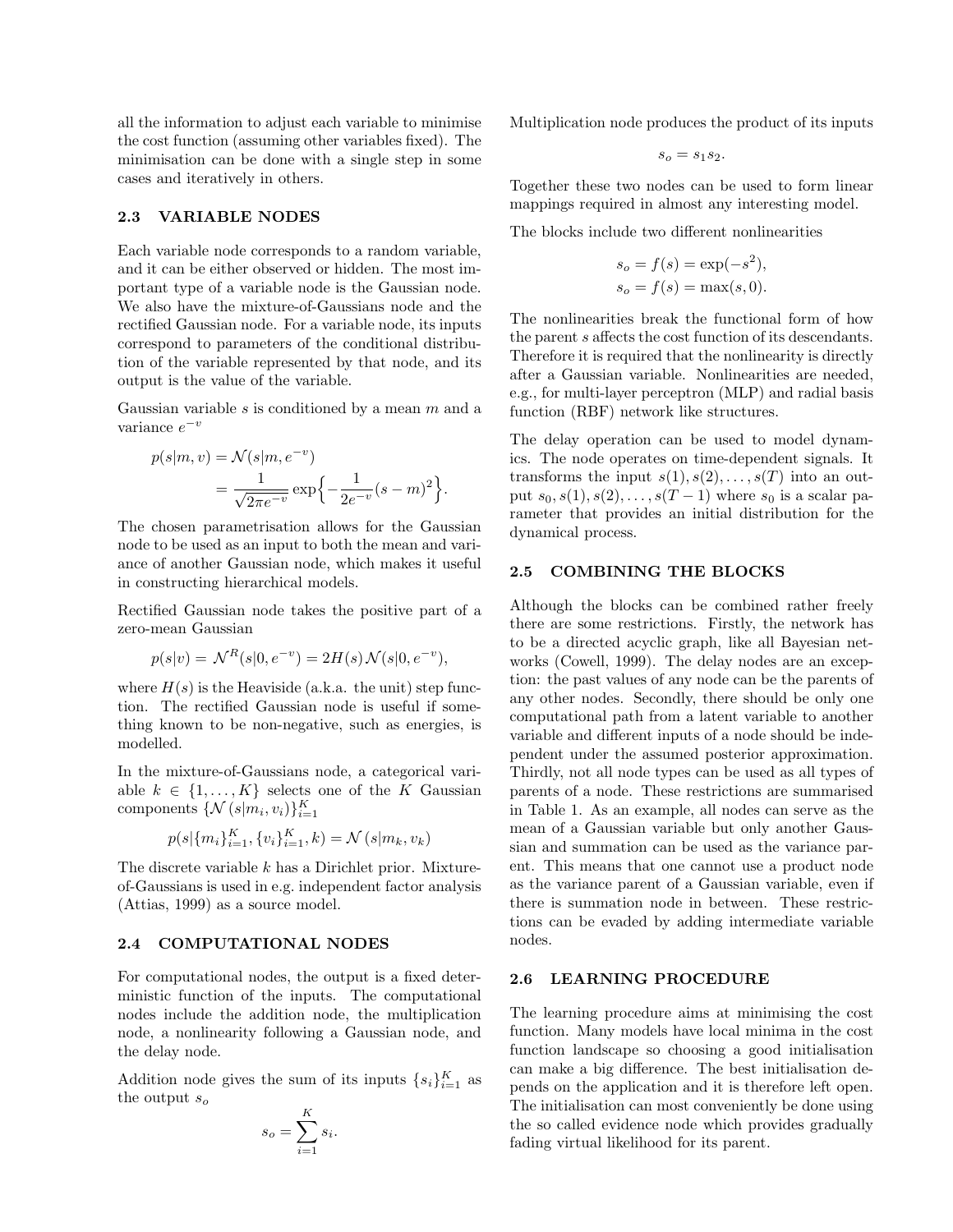Table 1: Allowed connectivity

| Node                                    | Parent              | Type                    |
|-----------------------------------------|---------------------|-------------------------|
| $\mathcal{N}(m, e^{-v})$                | m,                  | any                     |
|                                         | $\boldsymbol{\eta}$ | $\mathcal{N}, +$        |
| $\mathcal{N}^R(0, e^{-v})$              | $\boldsymbol{\eta}$ | $\mathcal{N}, +$        |
| $\sum \pi_i \mathcal{N}(m_i, e^{-v_i})$ | $m_{\it i}$         | any                     |
|                                         | $v_i$               | $\mathcal{N}, +$        |
| $\sum s_i$                              | $s_i$               | any                     |
| $s_1 s_2$                               | $s_i$               | $\mathop{\mathrm{any}}$ |
| f(s)                                    | S                   |                         |

The basic element for updating the network is the update of a single node assuming the rest of the network fixed. One sweep of updating means updating each node once. The order in which this is done is not critical for the system to work. We have used an ordering where each variable node is updated only after all of its descendants have been updated. The progress can be measured by observing the monotonic decrease of the cost function.

The minimisation process can be easily accelerated by using pattern searches. The basic idea is that after some time, the parameters  $\xi$  describing  $q(\theta)$  are strongly coupled and a single parameter  $\xi_i$  can only be changed very little without changing the others as well. Now by collecting the individual updates  $\Delta \xi_i$ from one full sweep, a line search can be performed to the direction of  $\Delta \boldsymbol{\xi} = [\Delta \xi_1, \ldots, \Delta \xi_n].$  As there are both location and scale parameters among  $\xi$ , some additional care needs to be taken in the line search procedure (Honkela et al., 2003).

## 3 THE SOFTWARE

The core functionality of Bayes Blocks is implemented in C++ with optional bindings to Python for scripting. The Python bindings are generated automatically with the help of SWIG (Beazley, 1996). Models are created by writing a Python script that defines the model structure. The system can then automatically derive the cost function related to the variational approximation and update rules for all the variables. The estimated models can be analysed using Python or saved in Matlab format. The latter option allows preparing visualisations of the results or analysing them further in Matlab.

## 3.1 LEARNING THE STRUCTURE OF THE MODEL

The Bayes Blocks software has been designed to deal with models whose structure changes during the learning process. Addition and removal of latent variables, weights and even larger hierarchical structures can be handled easily.

The basic operation for structural learning is checking whether the presence of an individual variable increases or decreases the overall cost function value. If the node in question affects its children through a linear mapping, the effect of the node's removal is equivalent to replacing it with a constant zero. Hence the effect on the children's cost function is easy to compute. The cost arising from the node itself is also readily available and consequently the net effect of removing the node is computable without changing the values of other variables. If the cost function is found to increase due to the variable, it will be pruned away. Information on the removal is propagated in the network and other nodes can act accordingly to adapt to the new situation. This means that removal of the weight  $a_i$ in an inner product expression  $a_1s_1 + \cdots + a_ns_n$  correctly leads to removal of the product node for  $a_i s_i$ and the corresponding term in the summation. If the present term is the only occurrence of  $s_i$ , it may be removed as well. The behaviours of different nodes in these situation can also be defined individually by the user.

Addition of new variables and connections to the network can be handled in the same manner as the initial creation of the network. The pruning method is useful here as it allows evaluation of the usefulness of the added parts and removal of unnecessary additions.

Since the pruning and addition of nodes are done based on the cost function which in its turn reflects the marginal likelihood of the model, the structural learning automatically implements Occam's razor. In other words, a simpler structure is favoured to a complex one even if the complex one would describe the data slightly more accurately.

## 3.2 MULTIDIMENSIONAL MODELS

Because of the emphasis on learning of the structure of the model, the handling of models for vectorial data in Bayes Blocks is somewhat atypical. Each component of a vector or a matrix is handled as a separate node which makes the structural learning operations easier. The only internally vectorised entities correspond to having multiple samples from a single scalar random variable. Because of their usage, all the vectors are currently assumed to have the same length.

## 4 EXPERIMENT

In this section an experiment with a dynamical model for variances applied to image sequence analysis is re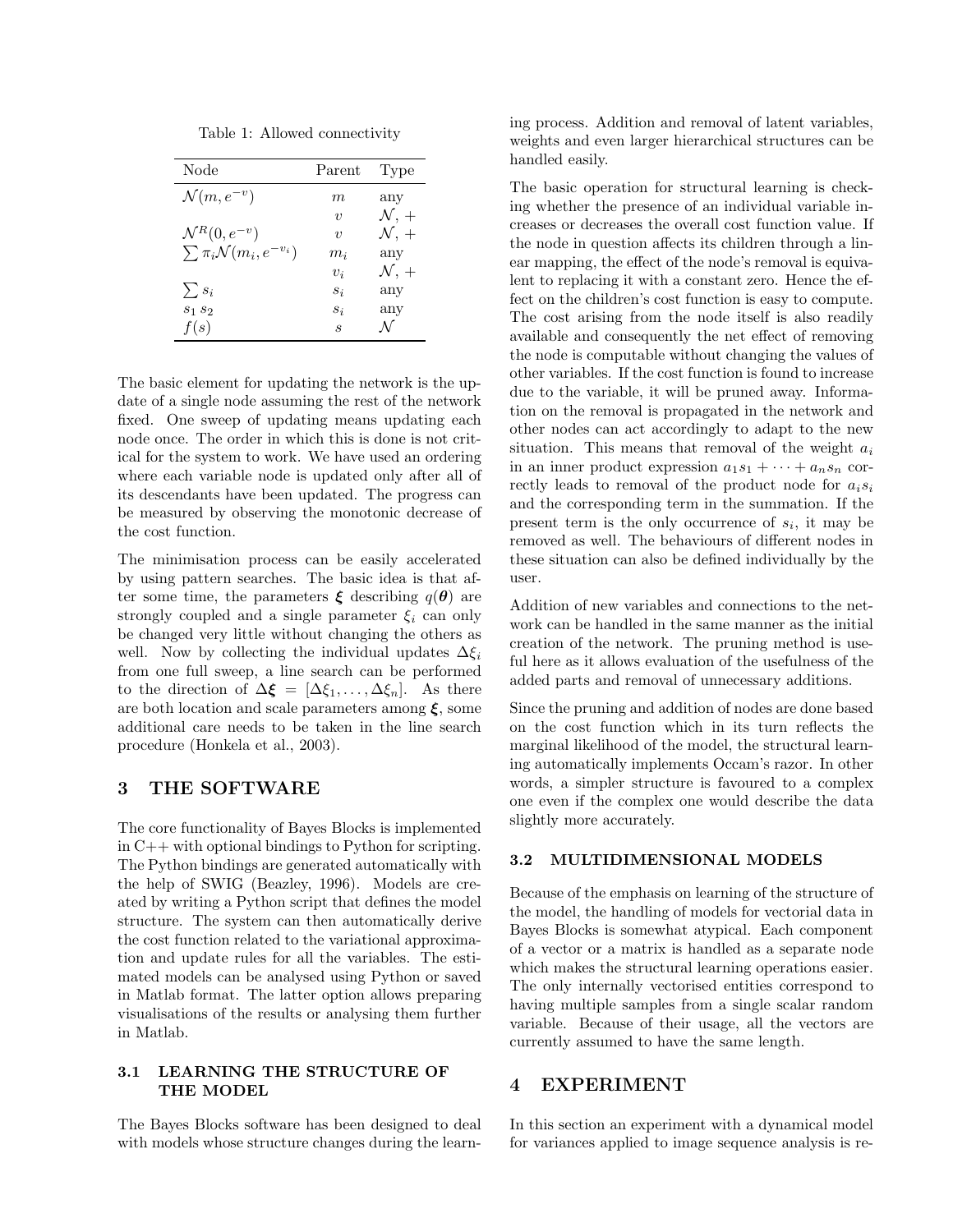ported. The purpose is to demonstrate a nontrivial model implementable using Bayes Blocks.

The motivation behind modelling variances is that in many natural signals, there exists higher order dependencies which are well characterised by correlated variances of the signals (Parra et al., 2001). Hence we postulate that we should be able to better catch the dynamics of a video sequence by modelling the variances of the features instead of the features themselves. This indeed is the case as will be shown.

## 4.1 THE MODEL

The model considered can be summarised by the following set of equations:

$$
\mathbf{x}(t) \sim \mathcal{N}(\mathbf{As}(t), \text{diag}(\exp[-\mathbf{v}_x]))
$$
  
\n
$$
\mathbf{s}(t) \sim \mathcal{N}(\mathbf{s}(t-1), \text{diag}(\exp[-\mathbf{u}(t)]))
$$
  
\n
$$
\mathbf{u}(t) \sim \mathcal{N}(\mathbf{Bu}(t-1), \text{diag}(\exp[-\mathbf{v}_u]))
$$

We will use the acronym DynVar to refer to this model. The linear mapping **A** from sources  $s(t)$  to observations  $x(t)$  is constrained to be sparse by assigning each source a circular region on the image patch outside of which no connections are allowed. These regions are still highly overlapping. The variances  $\mathbf{u}(t)$  of the innovation process of the sources have a linear dynamical model. It should be noted that modelling the variances of the sources in this manner is impossible if one is restricted to use conjugate priors.

The sparsity of A is crucial as the computational complexity of the learning algorithm depends on the number of connections from  $s(t)$  to  $x(t)$ . The same goal could have been reached with a different kind of approach as well. Instead of constraining the mapping to be sparse from the very beginning of learning it could have been allowed to be full for a number of iterations and only after that pruned based on the cost function as explained in Section 3.1. But as the basis for image sequences tend to get sparse anyway, it is a waste of computational resources to wait while most of the weights in the linear mapping tend to zero.

For comparison purposes, we postulate another model where the dynamical relations are sought directly between the sources leading to the following model equations:

$$
\mathbf{x}(t) \sim \mathcal{N}(\mathbf{As}(t), \text{diag}(\exp[-\mathbf{v}_x]))
$$
  
\n
$$
\mathbf{s}(t) \sim \mathcal{N}(\mathbf{Bs}(t-1), \text{diag}(\exp[-\mathbf{u}(t)]))
$$
  
\n
$$
\mathbf{u}(t) \sim \mathcal{N}(\boldsymbol{\mu}_u, \text{diag}(\exp[-\mathbf{v}_u]))
$$

The variances  $\mathbf{u}(t)$  are still estimated as part of the model but there is no longer a dynamical relation between them. We shall refer to this model as DynSrc.

## 4.2 IMPLEMENTATION USING BAYES BLOCKS

A possible Python implementation of the DynVar model is shown in Listing 1. Mostly the mathematical description of the model maps directly to corresponding statements in the implementation, although models are most conveniently constructed in a top-down fashion, as has been done here, too.

At line four a helper routine for constructing linear mappings from sum and product nodes is defined. It accepts an optional mask parameter to allow initially sparse mappings. This option is used at line 51, where the linear mapping from sources to observations is constructed. There the mask is as described in Section 4.1.

All nodes and variables are associated with a net, here constructed at line 26. Nodes are created through a node factory which conveniently allows for polymorphic constructors (Gamma et al., 1995). That is, we can provide an alternative implementation of the default factory to obtain nodes with modified implementation. There are two flavours of each node, one scalar and one vectorised, the length of the vectors being that given in the constructor of the net. Scalar and vector nodes can be combined in a natural manner—a vector node can have both scalar and vector parents whereas having a vector parent for a scalar node is not meaningful.

Since we require that all nets are acyclic, special care is needed with the use of delays since they create apparent cycles. To advice the library of this, so called proxy nodes are employed (at lines 35 and 46). They are given the label of the parent as their argument. At the end of the model construction, at line 59, the proxies are connected with a call to the net.

## 4.3 RESULTS

As the data,  $\mathbf{x}(t)$ , a video image sequence of dimensions  $16 \times 16 \times 4000$  was used. That is, the data consisted of 4000 subsequent digital images of the size  $16 \times 16$ . A part of the dataset is shown in Figure 1.

We learnt both the models by iterating the learning algorithm 2000 times at which stage a sufficient convergence was attained. The first hint of the superiority of the DynVar model was offered by the difference of the cost between the models which was 28 bits/frame (for the coding interpretation, see Honkela and Valpola, 2004). To further evaluate the performance of the models, we considered a simple prediction task where the next frame was predicted based on the previous ones. The predictive distributions,  $p(\mathbf{x}(t+1)|\mathbf{X}_{1:t})$ , for the models can be approximately computed based on the posterior approximation. The means of the predic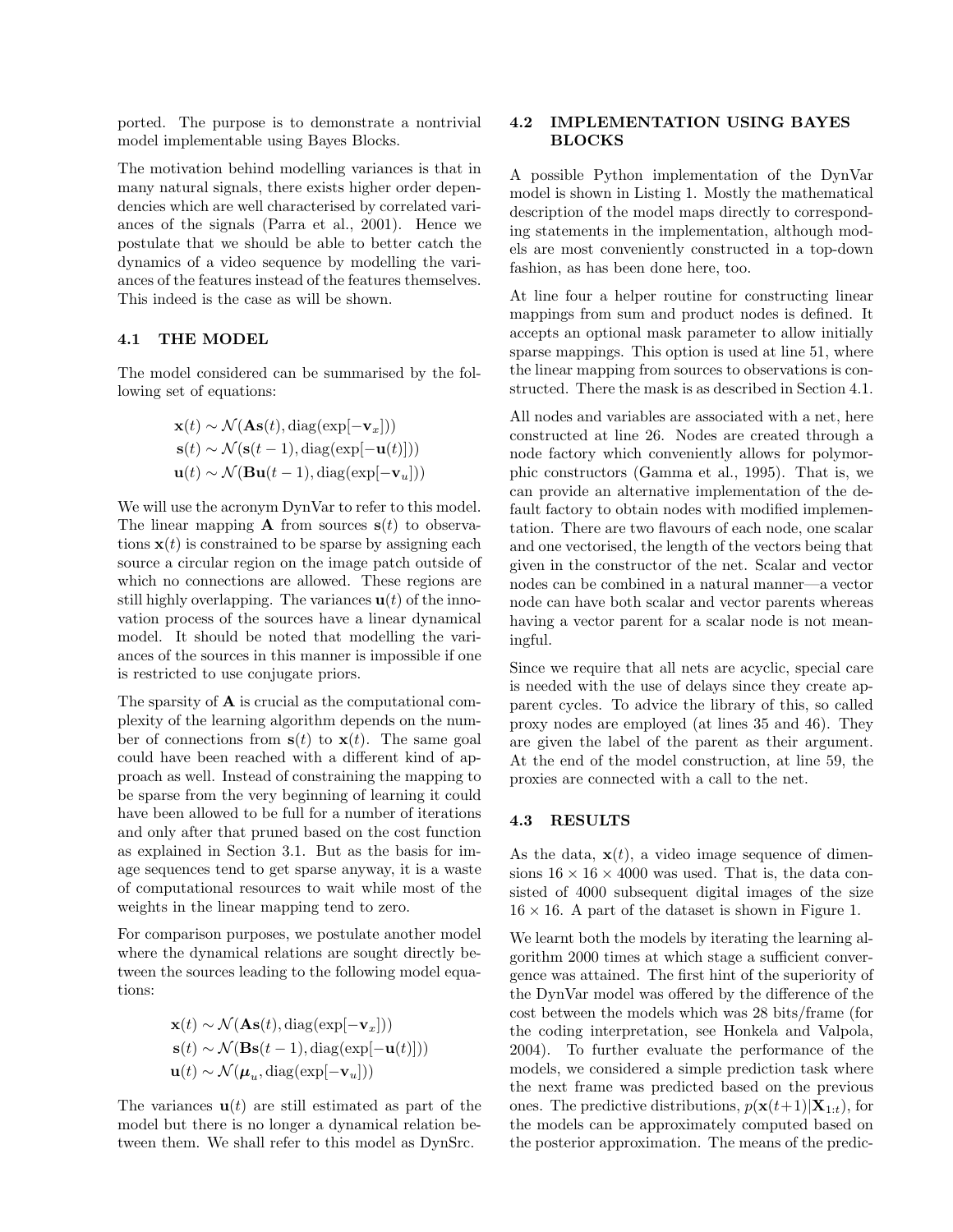Listing 1: Variance model. See Sec. 4.2 in the text for details.

```
# Utility function for construction
2 \# of linear mappings4 def limmap(f, inputs, outdim, mask=None):
      sums = \lceil \cdot \rceil6 a = []for i in range (outdim):
\text{sum} = \text{f} \cdot \text{GetSumNV}(\text{"sum"})a. append ([])
10 for \mathbf{j} in range (len (inputs)):
             if (mask is None) or mask[i, j]:
12 a [ i ] . append (
                    f . GetGaussian (
a'' \cdot c0 \cdot c0)p = f. GetProdV(
\text{"prod" , a [i] [j],}inputs[j])18 sum . AddParent(p)
             e l s e :
20 a[i]. append (None)
          sums . append ( sum)
22 r e turn sums , a
24 # The core model
26 net = PvNet(tdim)f = PyNodeFactory(net)28
   c0 = f. GetConstant ("const0", 0.0)
30 \quad \text{cn5 = f. GetConstant}('constneg5", -5.0)32 \text{ pu} = []for j in range (sdim):
34 pu . append (
          f . GetProxy("pu", Label("u", j)))36
   Bout, B = \limsup (f, pu, sdim)38
   s = []40 for \mathbf{i} in range (sdim):
      vu = f.GetGaussian("vu", c0, cn5)42 du = f . GetDelayV ( "du" , c0 , Bout [ j ])
      u = f. GetGaussianV(
44 Label ( "u" , j ) , du , vu )
\alpha_6 \qquad \text{ps = f. GetProxy}("ps", \text{ Label}("s", j))ds = f. GetDelayV("ds", c0, ps)48 s . append ( f . GetGaussianV (
          \text{Label}("s", j), ds, u)50
   Aout, A = \limsup(f, s, xdim, mask)52
   x = []54 for i in range (xdim):
      vx = f.GetGaussian("vx", c0, cn5)56 x . append (
          f. GetGaussianV("x", Aout[i], vx))58
   net . ConnectProxies ()
```
tive distributions are very similar for both of the models. Figure 2 shows the means of the DynVar model for the same sequence as in Figure 1. The means by themselves are not very interesting, since they mainly reflect the situation in the previous frame. However, the DynVar model also has a rich model for the variances. The standard deviations of its predictive distribution are shown in Figure 3. White stands for big variance and black for small. Clearly, the model is able to reduce the accuracy of the predictions in the area of high motion activity and hence provide better predictions. We can offer quantitative support for this claim by computing the predictive perplexities for the models. For each  $t$  this is defined as

$$
\exp\left\{-\frac{1}{256}\sum_{i=1}^{256}\log p(x_i(t+1)|\mathbf{X}_{1:t})\right\}.
$$

The predictive perplexities for the same sequence as in Figure 1 are shown in Figure 4. Naturally the predictions get worse when there's movement in the video. However, DynVar model is able to handle it much better than its competitor.

# 5 DISCUSSION

The aims of the Bayes Blocks system are similar to the VIBES system by Bishop et al. (2003). The underlying frameworks and hence also the software implementations are, however, very different in practice.

The variational message passing (VMP) framework (Winn and Bishop, 2005) underlying the VIBES system is based on exponential family conjugate models. This excludes the hierarchical variance models as one cannot define a hierarchical model for the parameters of the Gamma distributed precision parameter of a Gaussian distribution. In the building block framework the precision of a Gaussian is log-normal and hence a hierarchical model can be easily defined recursively.

From software point of view, VIBES concentrates on building an easy-to-use graphical user interface with limited possibilities for the user. The Bayes Blocks software has no graphical user interface for defining models. Instead, the user gets the full power of Python scripting language. This allows very versatile connectivity of the blocks e.g. for sparse linear mappings that are often needed for handling very large data sets. The system supports easy pruning of unused parts of the model and addition of new parts allowing the model to be constructed iteratively, one part at a time.

The current Bayes Blocks is based on fully factorial posterior approximations. This design choice was made due to computational efficiency, as the pri-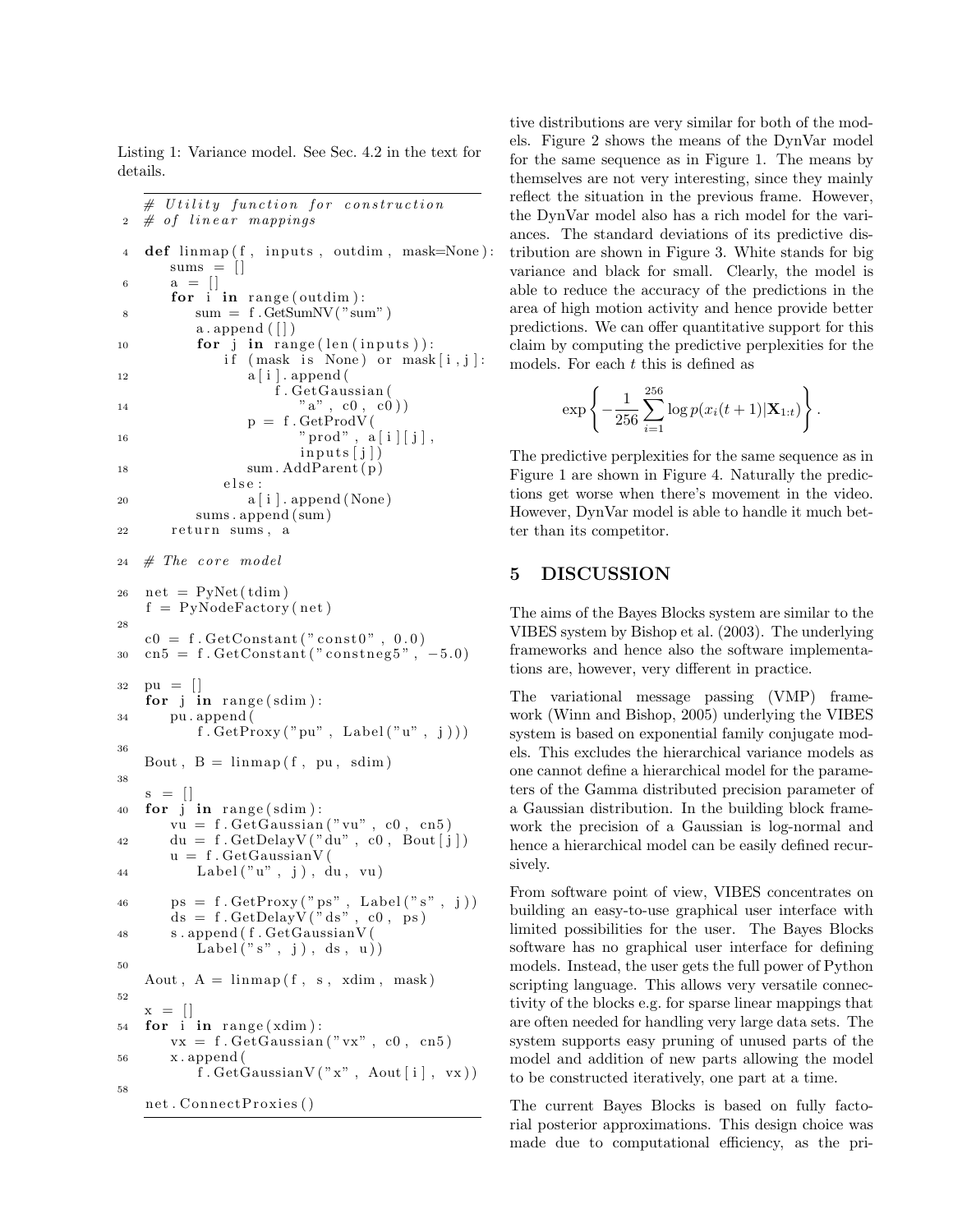Figure 1: A sequence of 80 frames from the data used in the experiment.

Figure 2: The means of the predictive distribution for the DynVar model.



Figure 3: The standard deviations of the predictive distribution for the DynVar model.



Figure 4: Predictive perplexities.

mary application for the library has been unsupervised learning of possibly rather large models. The library could of course be extended for modelling of posterior dependencies and using conjugate models.

One of the advantages of Bayesian modelling is the ease of handling missing values (Raiko et al., 2003), or even partially missing values (Raiko, 2004). The latter is also known as virtual evidence and it means that a single value in data can be partially missing and partially observed. One might for example know that some value is probably greater than zero. Not only does the Bayes Blocks framework operate straightforwardly with these kind of inaccuracies in data, it also reconstructs the values during learning.

# 6 CONCLUSIONS

In this paper we presented the Bayes Blocks software library which is an implementation our variational Bayesian building blocks framework. It can be used to construct a rich class of probabilistic models by connecting simple variable and computational nodes appropriately. Underlying the library, there is the variational Bayesian methodology, which has proven to be a fast and reliable estimation scheme even for complex models. We showed by example how easily a nontrivial real-world model can be built using the library.

The library is free software and it is available for download at http://www.cis.hut.fi/projects/bayes/ software/.

## Acknowledgements

This work was supported in part by the IST Programme of the European Community, under the PAS-